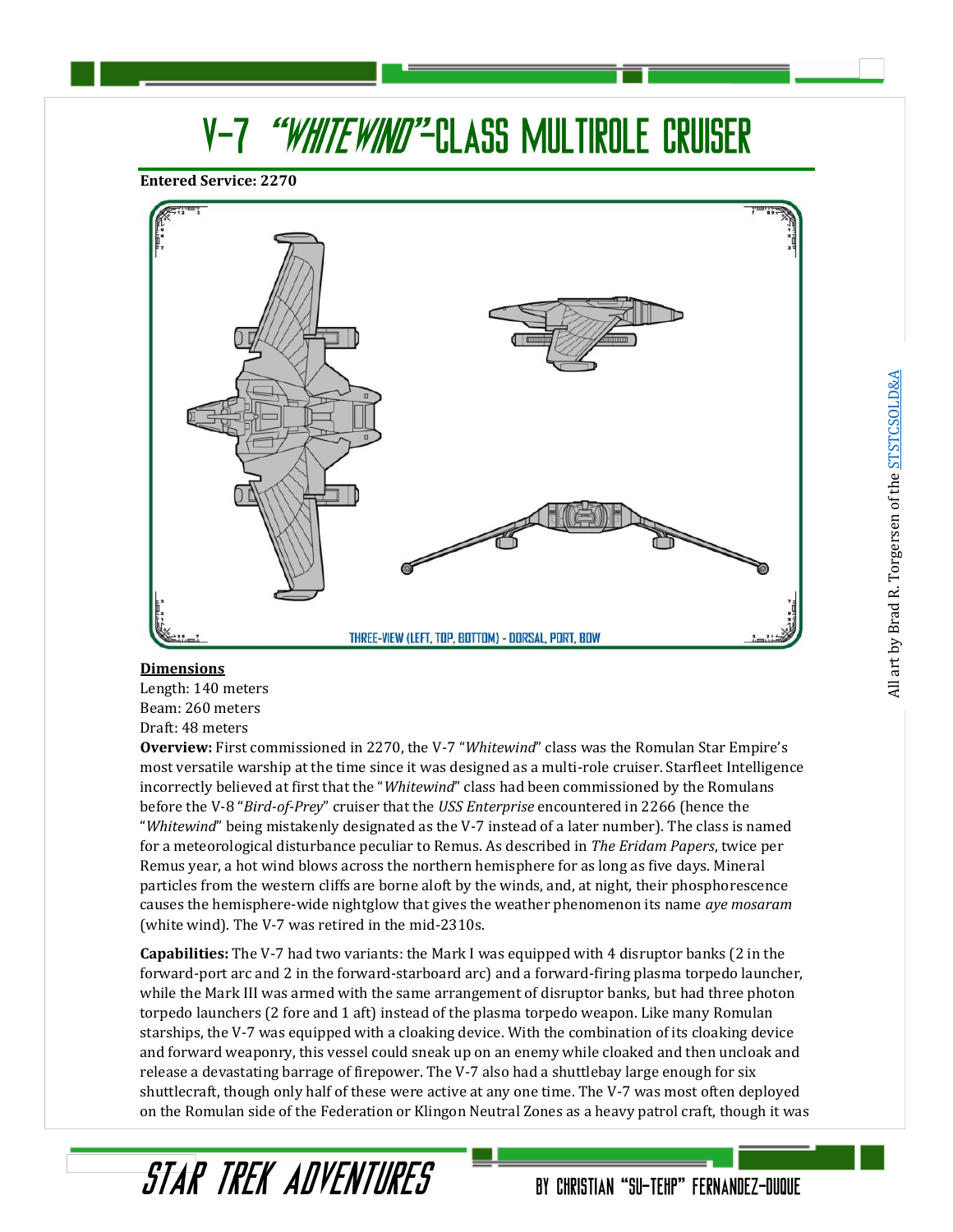sometimes deployed in other roles such as scientific research as well. Since it had spacious living quarters, it was regarded as a coveted assignment by Romulan officers and crewmen. 320 officers and crewmen made up the crew complement of the V-7. The V-7 could cruise at Warp 7 (OCU) and had an emergency speed of Warp 9 (OCU).

**Traits:** Romulan multirole cruiser

### **Sustems**

| $C_0$ m m s      | <b>Engines</b> | $\Omega$      | <b>B</b> tructure | ß' |
|------------------|----------------|---------------|-------------------|----|
| <b>Computers</b> | <b>Sensors</b> | $\mathcal{R}$ | <b>U</b> eapons   |    |

### Departments

| <b>CMD</b> | $\sim$ $\sim$ | <b>BECA</b> |            | $+1$ $\frac{1}{2}$ $\frac{1}{2}$ | $+1$          |
|------------|---------------|-------------|------------|----------------------------------|---------------|
| $C0$ n n   |               | $+1$ $F_0$  | $\sim$ $-$ | m e o                            | $\frac{1}{2}$ |

**Scale:** 4

## **Special Rules:** Cloaking Device (see STA Corebook, p259)

# Mandukar-class Variant

### **Entered Service 2374**

### When the Dominion War erupted between the Federation-Klingon Alliance and the Dominion at the end of 2373, the Romulan Star Empire was content to let their interstellar rivals attack each other while they remained neutral. However, all that changed with the Dominion's assassination of Romulan Senator Vreenak in 2374. Now that the Star Empire was at war, new warships were needed to supplement the *D'deridex*-class Warbirds for wartime duty. A crash program to prepare mothballed starships for combat was initiated and the Mark III V-7 "*Whitewind*"-class cruisers, along with the V-30 "*Winged Defender*" cruisers, the V-33 "*Thunderbird*" cruisers, and the Z-1 "*Nova*" battleships, were chosen to be refitted. The *IRW Mandukar* was the first V-7 cruiser to be refitted for service in the Dominion War. (The word "mandukar" means "vigilant" in the Romulan language.) The Empire upgraded the engines and other systems of the *Mandukar* to 24th century standards. In particular, the *Mandukar*'s weapons were upgraded by adding an additional bank of forward firing disruptors. With its upgraded warp engines, the *Mandukar* could cruise at Warp 7 (MCU) and had an emergency speed of Warp 9 (MCU), allowing it to keep pace with most starships of the 24th century. Several dozen *Mandukar*-class starships came online in late 2374 and are expected to serve the Empire well in the war against the Dominion.

**Changes:** Add the Long Serving Trait. Increase Engines, Structure, Sensors, and Weapons by +2 each, increase Comms and Computers by +1 each.

# Attacks

- Disruptor Banks
- Plasma Torpedoes (*Mk I only*)
- Photon Torpedoes (*Mk III only*)
- Tractor Beam (Strength 3)

### Talents

V-7 "*Whitewind*"-class starships have the following Talents:

- Cloaking Device
- Improved Reaction Control System

STAR TREK ADVENTURES